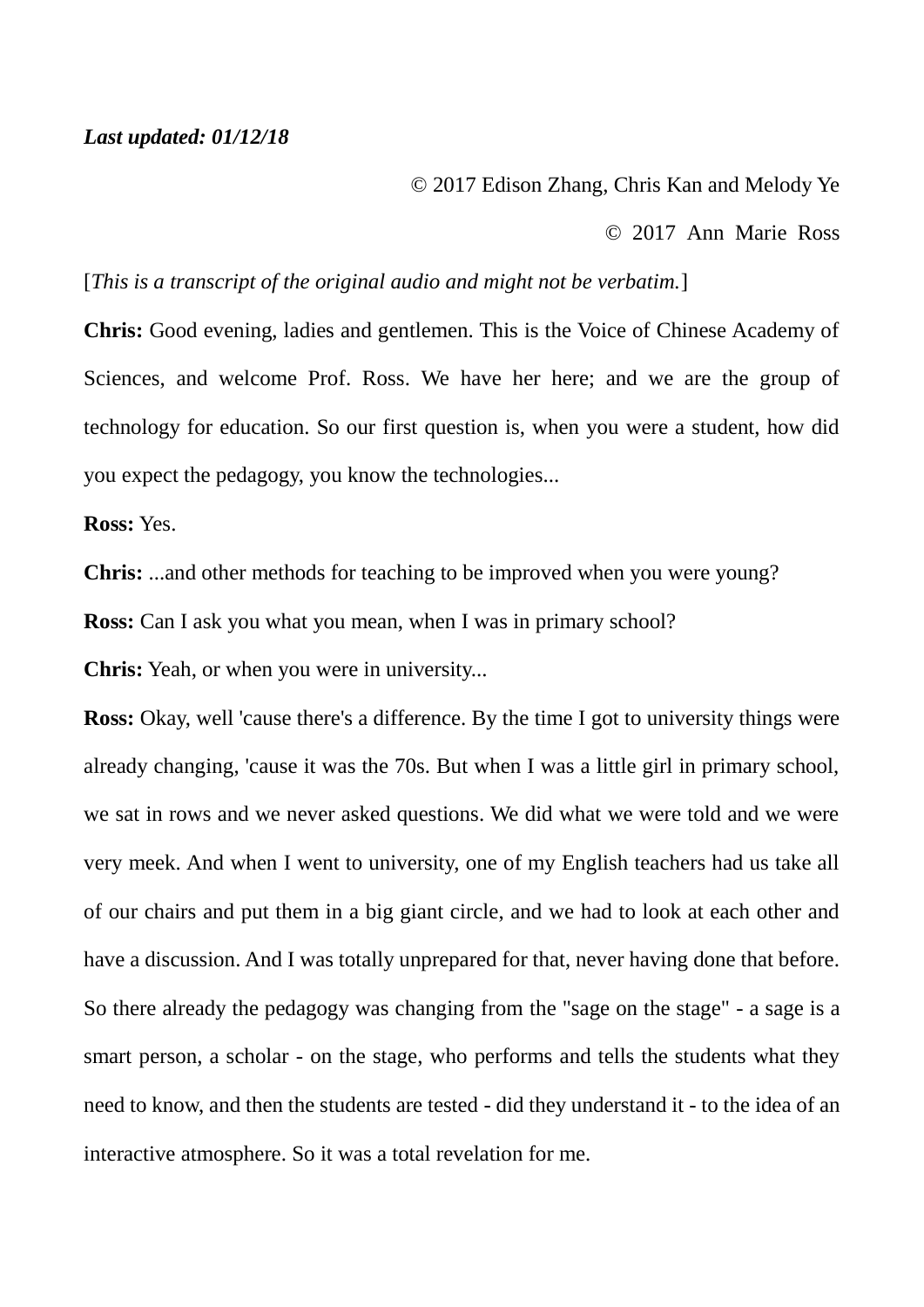**Chris:** And how about the technology, what's the role of technology in this kind of changing or reform?



Figure 1 Cray supercomputers (above); legacy punch cards (below).

**Ross:** When I was in college, we didn't have computers, and the only computers that existed - there actually was a computer science club in my high school, which used [punch cards,](https://en.wikipedia.org/wiki/Punched_card) if you even know what they are. And then my cousin took computer science and he had a stack of punch cards, and there was one computer in the basement of the university. He went to work in computers and he worked on [Crays,](https://en.wikipedia.org/wiki/Cray) because there wasn't any personal computers, no PC, personal computers. So you know, I worked on every kind of software you could imagine from Custom to stuff that you [put a cup on a phone](https://en.wikipedia.org/wiki/Acoustic_coupler)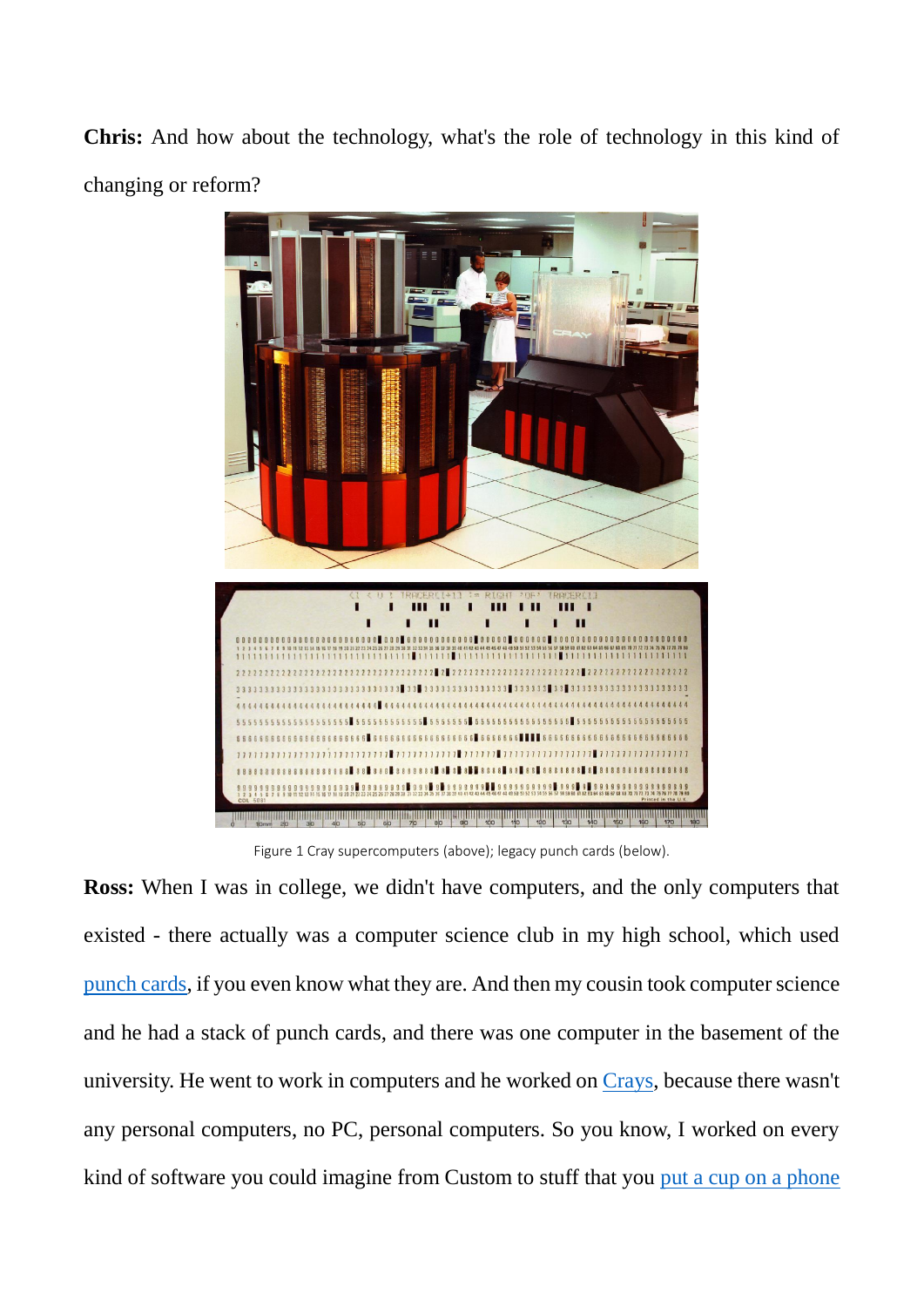[and sent that information through the phone lines,](https://en.wikipedia.org/wiki/Acoustic_coupler) so I really grew up with computing. When I went to work at the National Academy of Sciences, they did have PCs but we had to use the large floppy disks to boot them up. We used [BITNET](https://en.wikipedia.org/wiki/BITNET) which was the early Internet to talk to people at Berkeley, but it was very, very rudimentary, very basic, so there was no technology. I can remember when people talked about [television coming](https://pastdaily.com/2017/11/13/tv-classrooms-1957-past-daily/)  [into the classroom](https://pastdaily.com/2017/11/13/tv-classrooms-1957-past-daily/) and how wonderful it would be. I just don't know that that's been fulfilled, and I feel kind of the same way about some of the technologies in the classroom, that they... they have all kind of fallen short of what we really want. And I don't know whether that's for lack of money, or for lack of teacher knowledge.



Figure 2 An acoustic coupler that converts electric signals to and from sounds.

**Chris:** So can you imagine, you know, if you were offered an opportunity to choose a brand new technology and apply it to your class, what would be the technology? What would you choose?

**Ross:** Oh, I like the whole idea of having - there used to be a poster software that I use called [Glogster](https://en.wikipedia.org/wiki/Glogster) - and I don't use it anymore, but what you do is you put a poster up, and then you can tell the students to click on whatever part they want to look at, and then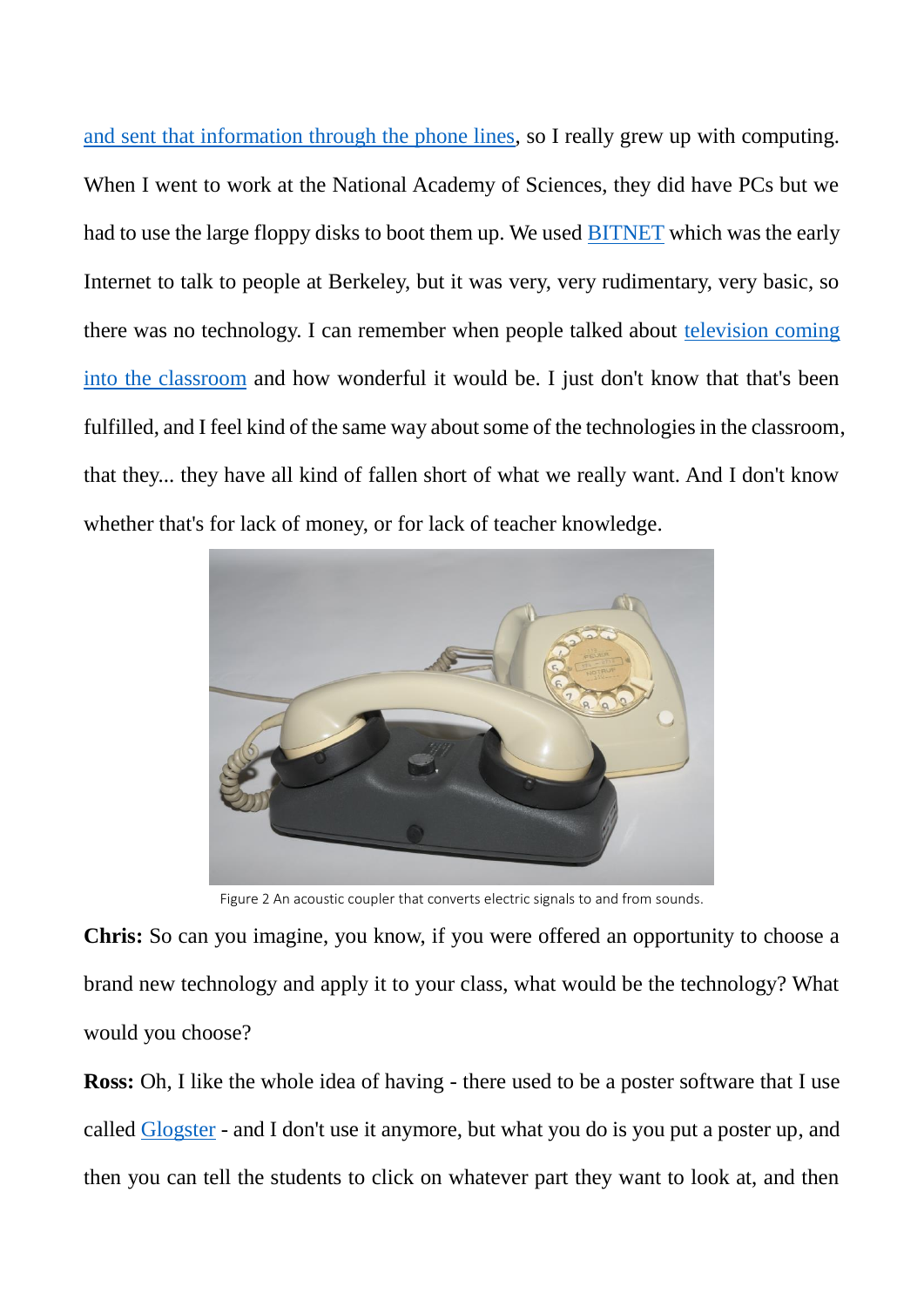they can use that. It's kind of like a, you know, when you roll over your mouse on certain things and you have pop-ups, and I always thought that was kind of nice because all incorporated in one visual. And then, you know, as you're interested you can put it together the information your own way, always liked that. I like infographics; I would like to learn more about that, I used to do layout stuff but I'm not very good with turning data into infographics. And I think that that is something I would like to be able to teach my students with more expertise.



Figure 3 TV in the classroom, 1957.

**Chris:** And how do you think about the MOOC, I mean, MOOC, M-O-O-C.

**Ross:** Okay, when I did my education degree, my Master's degree in education in 2009, my Master's Degree said that within 25 years, high schools in the US will be partially or totally online, and that I was opposed to it. And the reason is that people don't want to pay their taxes; a lot of older people don't see young people as worth spending money on; the economy is failing, and the whole idea of online education is absolutely fascinating. And you know, with Trump coming in and the whole effort to reduce the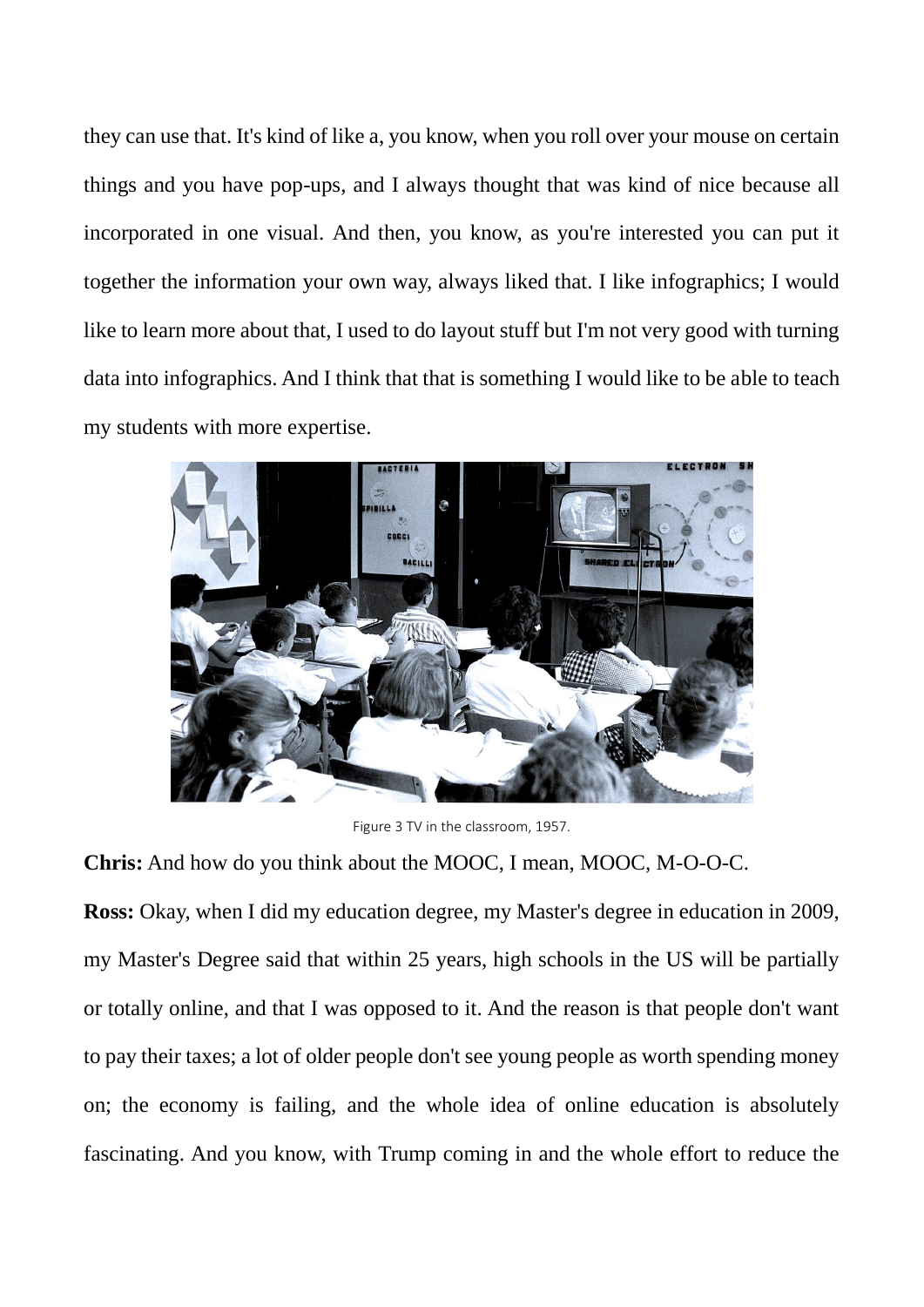budget, I see more and more of that MOOCs will come to high school and possibly high school students will only go half a day. And I think that's really too bad, because I think that people should be taught by people, and the technology should be secondary. I would rather see them put more money into having better teachers and more teachers and smaller classes than I would have them put money into technology, but I do not have much of a hope. I'm certainly the outlier on that.

**Chris:** So you think that the popularity, the widespread of MOOC is sometimes driven by economic reasons?

**Ross:** Yes. You know, I can only speak to the universities that I know in the west, which are funded by students' tuition. And the tuition is outrageous - I have one daughter who just finished her undergraduate degree and I have another who's going for his undergraduate degree, and by the time you're done, you're looking at \$120,000. It's too much. People cannot afford that, and so MOOCs will have to come in because of the cost savings. But the research that I have seen - if it changes, I will be surprised - shows that online is good for boys, but not as good for girls, because the girls need the socialization. So that's unfortunate, because particularly in our fields, the sciences and the engineering, we're trying to get more girls involved in the STEM (Science, Technology, Engineering and Mathematics) fields and MOOCs are going to just turn them off.

**Chris:** Yeah. But speaking of this MOOC class, you see, with the improvement of technology, we have a much higher requirement for people to find jobs, and we want people to be with more abilities on technology. So actually people have to commit to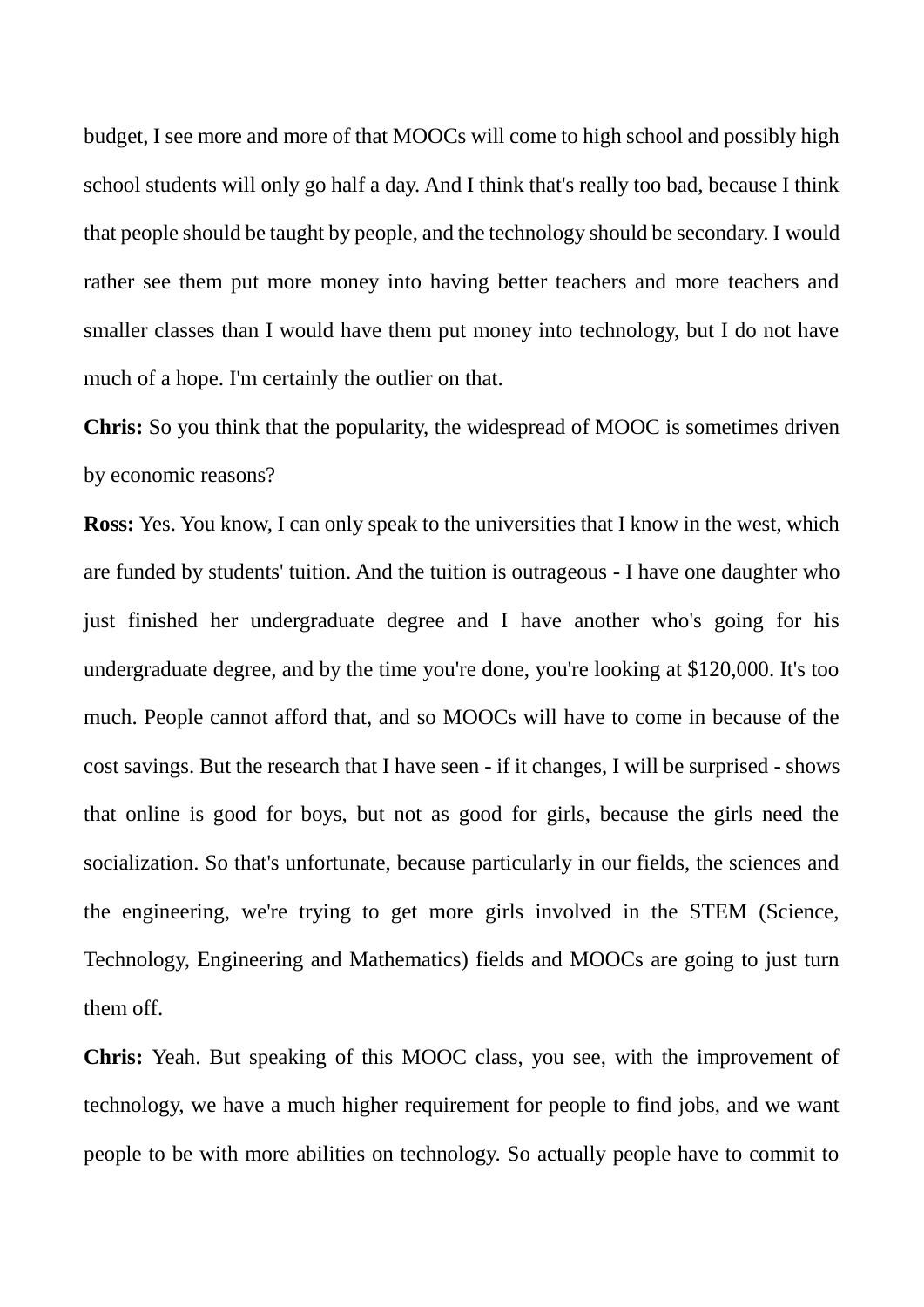lifelong learning to confirm that they always have a better job and better opportunity on the job market. So what do you think about the influence of technology on education in this aspect?

**Ross:** I think online MOOCs for adults and lifelong learning are excellent, because adults are busy. They have children, you got to take the car to the repair shop or whatever, buy your groceries and it's busy. And they, and they can manage it, but they do still say a lot of people start a MOOC and never finish it. And that's a problem.

**Chris:** That's a problem of MOOC, or the problem of that person?

**Ross:** I don't know, I guess only research could decide. And then you know really, a lot of the world cannot continue lifelong learning. You know, there are people that don't have computers, that don't have electricity. So definitely the lifelong learning is for those of us who are, you know, privileged enough to be in this kind of environment.

**Chris:** But the society is evolving, you know, survival of the fittest.

**Ross:** Well, here's one of the problems that I find with the whole gap between lifelong learning and your job. In the US, the problem today is that the companies want you pretrained for whatever it is they want you to do, and a lot of times you don't know your job until you've been in it for, say, six months. Well, the companies do not want to waste that time. They want you to come in and jump right in and know what you're doing. So there's a lot of pressure on universities and higher education to make people job-ready, and that's really unfair because students do not know what the jobs are going to be, and the jobs very, very rapidly changing. So I think there's a major disconnect. Probably the answer is in internships, and China does a pretty good job with that. I mean, they do put